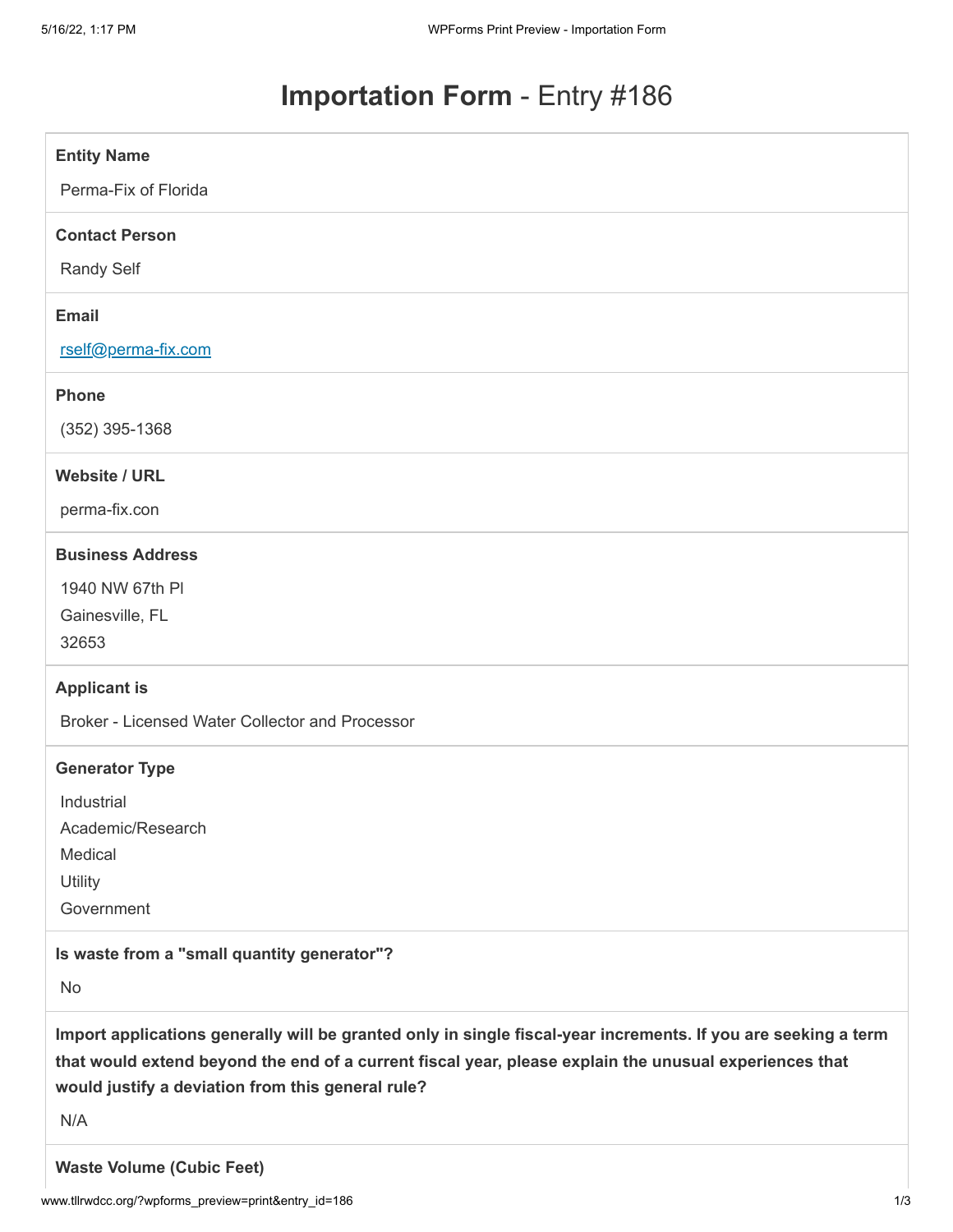| 5/16/22, 1:17 PM                                          | WPForms Print Preview - Importation Form                                                                       |
|-----------------------------------------------------------|----------------------------------------------------------------------------------------------------------------|
| 350                                                       |                                                                                                                |
| <b>Waste Radioactivity (Curies)</b>                       |                                                                                                                |
| 500                                                       |                                                                                                                |
| <b>Waste Classification</b>                               |                                                                                                                |
| Class A                                                   |                                                                                                                |
| Class B                                                   |                                                                                                                |
| <b>Waste Form</b>                                         |                                                                                                                |
| <b>Stable</b>                                             |                                                                                                                |
| Does the proposed waste consist solely of sealed sources? |                                                                                                                |
| Yes                                                       |                                                                                                                |
| generated (please list)                                   | Compact and/or unaffiliated state, territory, possession, or district of the United States where the waste was |
|                                                           | All states including Puerto Rico except for those in the Texas Compact                                         |
| <b>Waste Description</b>                                  |                                                                                                                |
| Sealed sources in containers                              |                                                                                                                |

**Does Applicant have any unresolved violation(s), complaint(s), unpaid fee(s), or past due report(s) with the Texas Low-Level Radioactive Waste Disposal Compact Committee?**

No.

**Does Applicant have any unresolved violation(s), complaint(s), unpaid fee(s), or past due reports associated with radioactive waste receipt, storage, handling, management, processing, or transportation pending with any other regulatory agency with jurisdiction to regulate radioactive material including, without limitation, the Texas Commission on Environmental Quality (TCEQ)?**

No.

## **Applicant hereby certifies\* the following:**

The information provided herein is complete, accurate, and correct.

The waste proposed for importation is not waste of international origin.

The low-level radioactive waste for which this Import Application is submitted will be packaged and shipped in accordance with applicable state and federal regulations and is acceptable for disposal at the Compact Facility. The person submitting this Import Application is authorized by the Applicant to commit Applicant to each and every obligation and condition set forth herein and in the Agreement for Importation of Non-Party Compact Waste. A copy of a written document containing such authorization must be attached to this Import Application. Applicant has delivered to the specified disposal facility and TCEQ a copy of this Application for Importation of

Compact Waste (along with any supplement or amendment thereto).